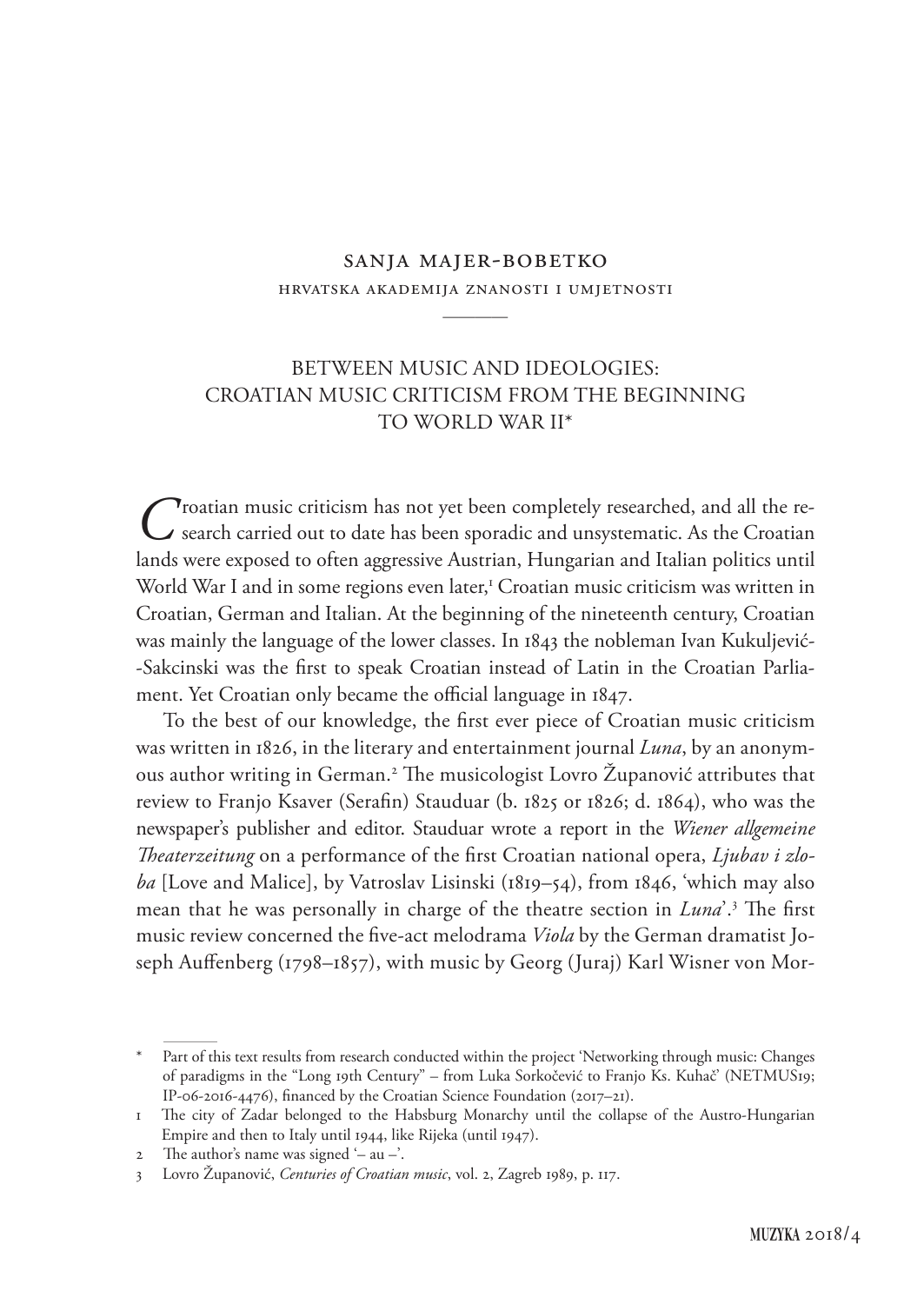genstern (1783–1855).4 In the second half of the century, the most prominent critic writing in German was Heinrich Hirschl, about whom no biographic information has yet come to light. His music critiques, published in the 1870s and 1880s in the German-language newspapers of Zagreb, were analysed by Snježana Miklaušić- -Ćeran, who concluded that he was mainly an opera critic, also well acquainted with the concert literature. The points he made were always well argued.<sup>5</sup> While it is true that music criticism published in nineteenth-century German-language newspapers is generally more sophisticated than that published in Croatian,<sup>6</sup> the situation started to change towards the end of the century. From the beginning of the twentieth century, and especially during the period from World War I until 1945 (when German-language newspapers stopped being published), that was no longer the case. Moreover, it was not uncommon for the same critics to write in both languages, and sometimes the same criticism.

Among those who wrote in Italian, the most prominent was Giovanni Salghetti Drioli (1817–68), a popular composer, organiser of musical life in Zadar and discerning music critic for the *Osservatore dalmato*.<sup>7</sup> According to Ennio Stipčević, Drioli excelled in music criticism characterised by lucid observations and a vivid writing style. His criticism had a great impact on musicians, because his judgements were based on merit.<sup>8</sup>

A forum for Croatian-language music criticism was opened in 1835 by *Novine Horvatzke* in its literary supplement *Danica horvatska, slavonska i dalmatinska*, 9 which officially started to promote the Croatian National Revival. However, those articles cannot be considered music criticism, at least not in the modern sense of the

<sup>4</sup> Born in Arad (now in Romania), Wisner von Morgenstern arrived in Zagreb in 1818 and for decades was a leading figure in the city's musical life. For more information, see Nada Bezić, 'Prilozi za biografiju Georga (Jurja) Karla Wisnera von Morgensterna uoči 150. obljetnice smrti' [Supplements to the biography of Georg (Juraj) Karl Wisner von Morgenstern, on the forthcoming 150th anniversary of his death], *Arti musices* 35 (2004) no. 1, pp. 47–61.

<sup>5</sup> Cf. Snježana Miklaušić-Ćeran, 'Glazbeni kritičar Heinrich Hirschl. Prilog proučavanju glazbene kritike u Hrvatskoj u drugoj polovini 19. stoljeća' [The music critic Heinrich Hirschl. A contribution to the study of music criticism in Croatia in the second half of the nineteenth century], *Arti musices* 27 (1996) no. 2, pp. 135–160.

<sup>6</sup> See e.g. Snježana Miklaušić-Ćeran, 'Odrazi koncertnoga života Zagreba između 1826. i 1858. u zagrebačkim novinama i časopisima' [Reflections of Zagreb concert life between 1826 and 1858 in Zagreb newspapers and journals], Academy of Music, University of Zagreb 2012 (unpublished PhD dissertation).

<sup>7</sup> An extensive biography of Giovanni Salghetti Drioli was written by Lorenzo Benevenia, *Giovanni*  Salghetti-Drioli, Zadar 1904, <sup>2</sup>1936.

<sup>8</sup> Cf. Ennio Stipčević, 'Glazbeni život u Zadru 1860–1918' [Musical life in Zadar 1860–1918], *Zadarska revija* 34 (1985) no. 1, p. 87.

<sup>9</sup> From 1836 to 1843 the title was *Danica ilirska* [Illyrian morning star]. After Vienna banned the Illyrian name, in 1843, the title was changed to *Danica horvatska, slavonska i dalmatinska* [Croatian, Slavonic and Dalmatian morning star] (1843–48), but the original title was restored in 1849 and under that title *Danica* was published until 1867.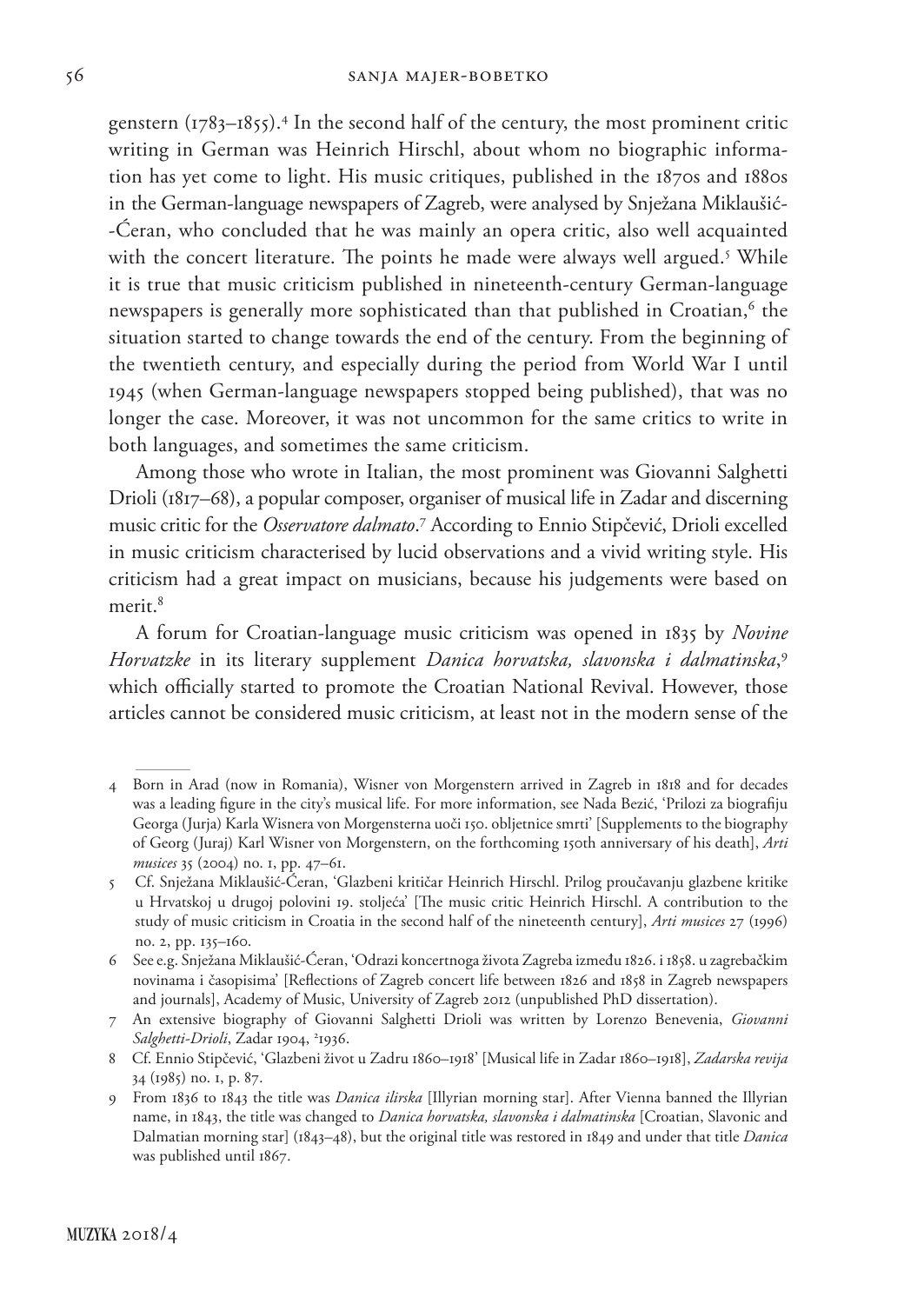term, as they never went beyond the level of mere journalistic reports. Ambitious overviews began to appear in *Danica* after 1839, mainly in the contributions of Dimitrija Demeter  $(1811-72)$ ,<sup>10</sup> a poet and playwright of Greek origin, but the first real music criticism in Croatian is generally considered to be a comprehensive text by another poet, the Slovenian-born Stanko Vraz (1810–51). He wrote in *Danica* about a performance of Lisinski's *Love and Malice*. 11 In terms of its judgement criteria, that critique became a model for the majority of nineteenth-century Croatian music criticism, at least for that written in Croatian. Two criteria are clearly expressed within it: the national and the artistic. For example, writing about choral numbers, he pointed out: 'We must thank them [the singers; Vraz himself was a member of the chorus] sincerely, on behalf of all patriots, for their kindness and for the trouble they took to present our first musical work as it deserved. This is the best proof of their love for the motherland!'12 On the other hand, this criticism displayed an ambition to educate readers about the meaning of a musical work or how to listen to it. Thus Vraz wrote the following about Lisinski's overture: 'Already the overture, with its delightful national tunes and truly masterful harmony, aroused the attention of the large audience'.<sup>13</sup>

The era of Bach's Absolutism (1850–59, named after the Viennese Minister of the Interior) or neo-Absolutism, as it is now known, suppressed the ideas of the Revivalists, and so the emphasis on patriotism was stifled, albeit not entirely. The nationalist criterion in music criticism was strongly revived after 1860, being particularly promoted by the founder of Croatian ethnomusicology and music historiography Franjo Ksaver Kuhač (1834–1911).<sup>14</sup> On the other hand, together with the professional music teacher and organist Vjenceslav Novak (1859–1905), a prominent representative of Croatian literary realism and author of the first general

<sup>10</sup> Dimitrija Demeter was a distinguished playwright and impresario. He also revised Janko Car's (1822–76) libretto for Lisinski's opera *Love and Malice* and wrote the libretto for Lisinski's opera *Porin* (1851, premiered in 1897).

<sup>11</sup> Stanko Vraz, 'Pàrva izvorna ilirska opera "Ljubav i zloba" od Vatroslava Lisinskoga' [The first genuine Illyrian opera, *Love and Malice* by Vatroslav Lisinski], *Danica horvatska, slavonska i dalmatinska* 12 (4 April 1846) no. 14, pp. 53–56; 12 (11 April 1846), pp. 57–60.

<sup>12</sup> Quoted after Lovro Županović, *Centuries of Croatian music*, op. cit., vol. 2, p. 116.

<sup>13</sup> Ibid.

<sup>14</sup> His lifework consists of four volumes of South Slavic folk songs (1878–81) containing 1600 songs. The fifth volume (400 songs), prepared by Božidar Širola and Vladoje Dukat, was published in 1941. The material for the sixth and seventh volumes is still in manuscript. Besides numerous articles, essays and comprehensive studies in the fields of ethnomusicology and music historiography, he wrote the first monograph on the most prominent composer of Croatian romanticism, Vatroslav Lisinski (1887), and a series of portraits of other representatives of the period (*Ilirski glazbenici* [Illyrian musicians], 1893). He was also the first to introduce the term musicology into the Croatian culturological space. He did so before Adler, in his unpublished study 'Die Eigenthümlichkeiten der magyarischen Volksmusik', from 1884, and then a year after Adler (in 1886) in the journal *Vienac*.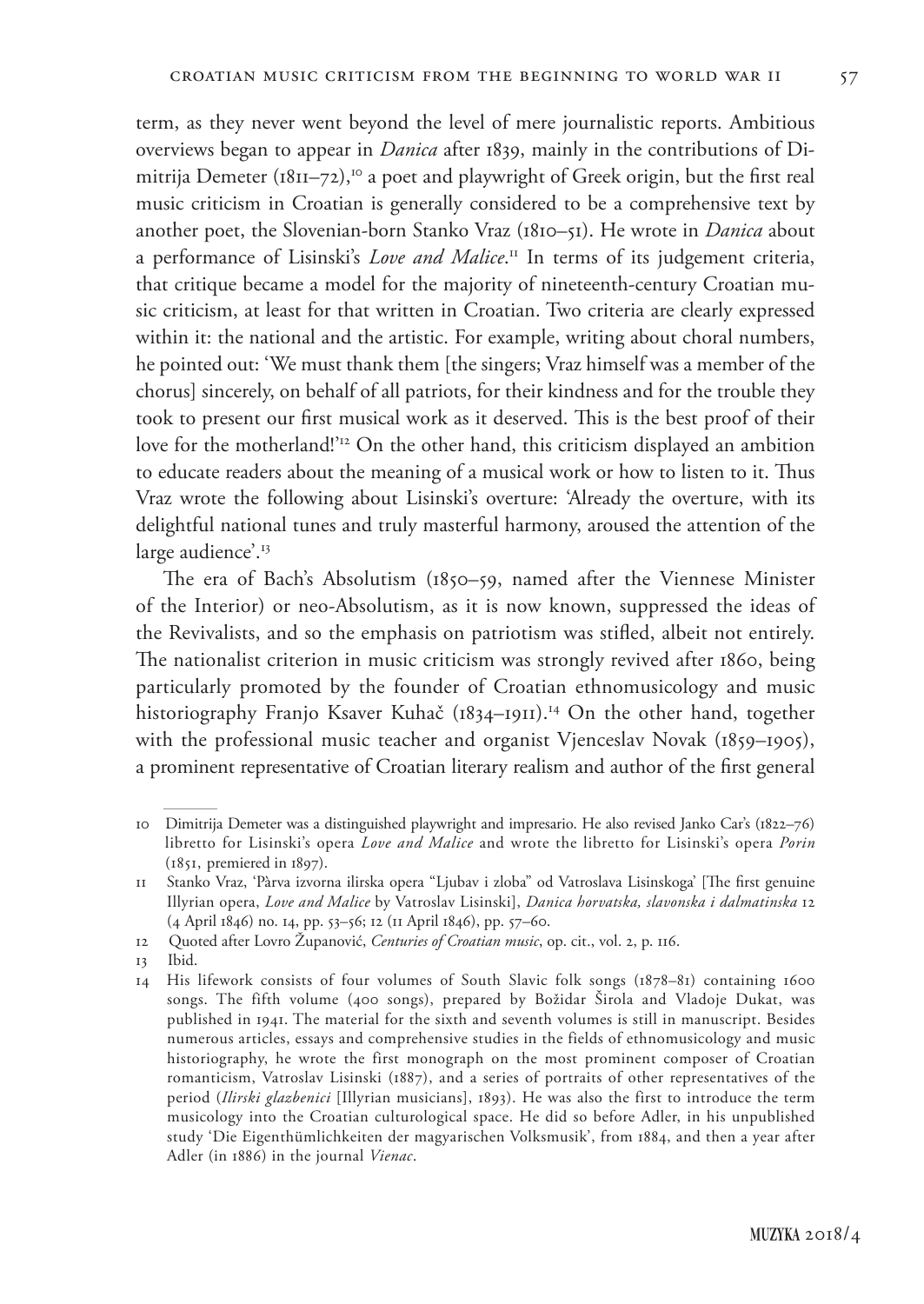history of music in Croatia,<sup>15</sup> Kuhač started the process of professionalisation in the field of musicology and music criticism written in Croatian. While Kuhač based his criticism on his strong conviction that criticism and even historiography, not just music itself, must support and promote the national identity, Novak focussed on genuine questions of aesthetics, promoting first and foremost Hanslick's idea of music as an autonomous art form.<sup>16</sup> It is important to mention here that Kuhač initiated professional writing and speaking about music in Croatian. He also translated Lobe's *Katechismus der Musik*. Published in 1875 and again in 1889, that translation, although quite clumsy in many places, represented the first attempt at creating a standard Croatian musical terminology. A considerable number of Kuhač's terms have become part of that terminology, which in some respects is still a work in progress.

The turn of the century saw the emergence of the Croatian poet and writer Antun Gustav Matoš (1873–1914), who became a central figure in the Croatian *moderna*. Insisting that critical ability, like artistic talent, was innate, Matoš founded impressionist Croatian music criticism, based on a subjective approach to the musical work. Impressionist criticism often devotes more attention to stylistic perfection than to the complexity of critical analysis, and the emphasis is not on what has been said, but on how it was expressed, that is, on the literary value of a critical piece. That was the case with Matoš himself, who, in his search for artistic values and his judgement of them, relied exclusively on his own taste, all the more so because of his impulsive and oversensitive nature. That, of course, provided a basis for criticism on the grounds of subjectivity. Relying on his fascinating artistic intuition, which was the main – and too often the only – basis for his understanding and experiencing of a musical work, he passionately pleaded for European aesthetic criteria and against anything that could jeopardise art.<sup>17</sup> We may conclude that Matoš was the only Croatian critic of the time whose criticism corresponded to Oscar Wilde's 1890 definition of the critic as an artist. However, he also believed that true art and music had to be national. At the same time as Matoš, and following the same ideas, the prominent writer Milutin Cihlar Nehajev (1880–1931),<sup>18</sup> who was among those who wrote in both Croatian

<sup>15</sup> It remained at that time in manuscript only. A critical edition with a list of musical terminology and an introductory study was prepared by Sanja Majer-Bobetko and published in: *Croatica* 25 (1994) no. 40–41, pp. 1–200.

<sup>16</sup> Cf. Sanja Majer-Bobetko, *Estetika glazbe u Hrvatskoj u 19. stoljeću* [Music aesthetics in Croatia in the nineteenth century], Zagreb 1979, pp. 17–40; Zdravko Blažeković, 'Franjo Ksaver Kuhač: utemeljitelj hrvatske glazbene historiografije' [Franjo Ksaver Kuhač: The founder of Croatian music historiography], in: Sanja Majer-Bobetko, Zdravko Blažeković and Gorana Doliner, *Hrvatska glazbena historiografija u 19. stoljeću* [Croatian music historiography in the nineteenth century], Zagreb 2009, pp. 34–100.

<sup>17</sup> Cf. S. Majer-Bobetko, *Estetika glazbe*, op. cit., pp. 60–72; eadem, 'Matošev život s glazbom' [Matoš's life with music], *Hrvatska revija* 14 (2014) no. 1, pp. 21–24.

<sup>18</sup> On Milutin Cihlar Nehajev's criticism see Nedjeljko Fabrio, 'Milutin Cihlar Nehajev i ars musicae' [Milutin Cihlar Nehajev and *ars musicae*], *Forum* 25 (1986) no. 1–2, pp. 176–209.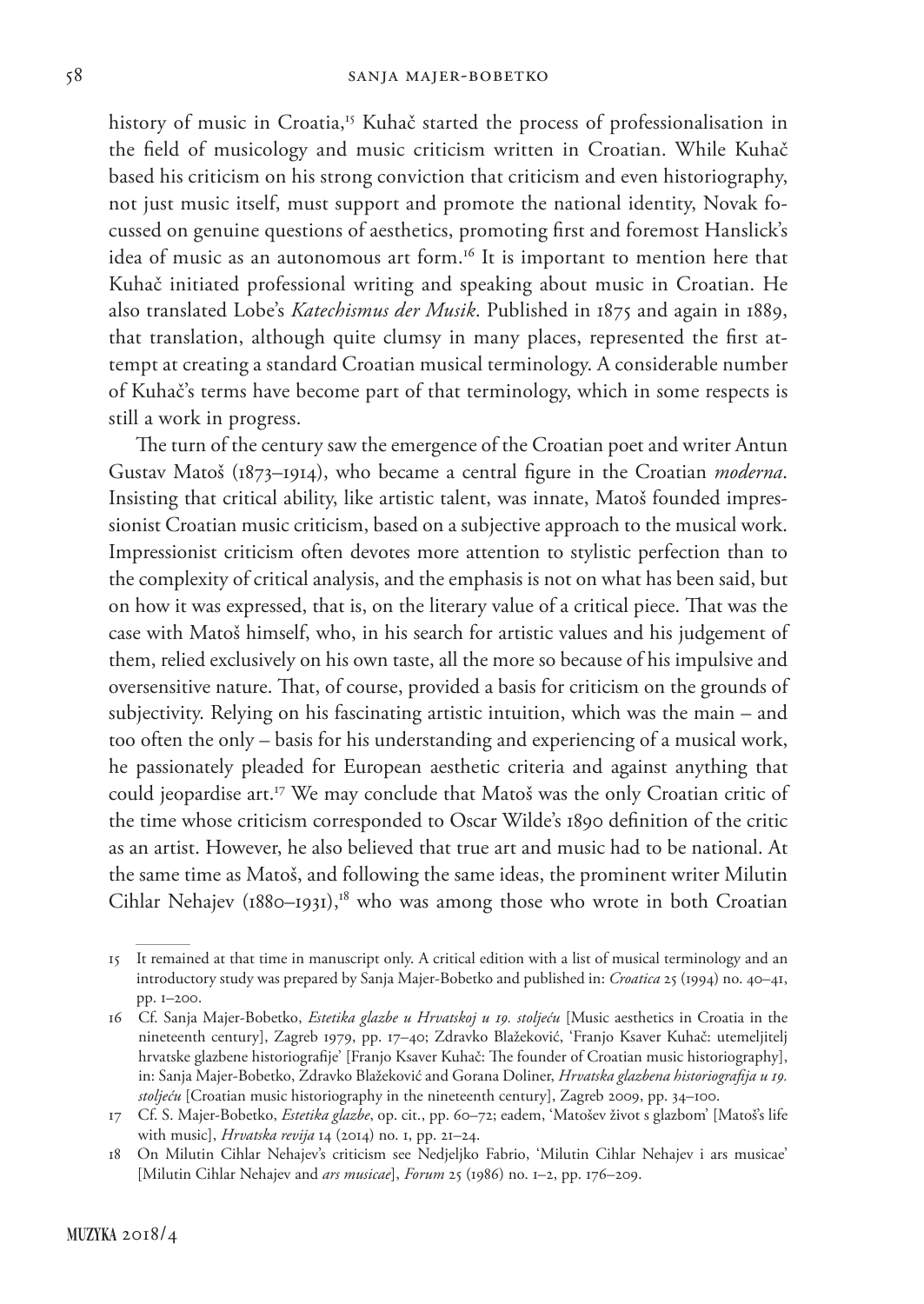and German, started his career as a music critic, and in the twentieth century he was immediately followed by the poet Nikola Polić (1890–1960).<sup>19</sup>

Alongside the tradition of impressionistic criticism, the tradition of ideological- -utilitarian criticism, conceived during the Croatian National Revival and later advocated by Franjo Kuhač, which was aimed at promoting the national ideology, was continued and came to dominate the thinking of numerous critics during the period after World War I. The most prominent ideologist at that time was the composer, music writer and critic Antun Dobronić (1878–1955), influenced by Kuhač's views and by his own studies at the Prague conservatory (1910–12) with Vítězslav Novák. However, Dobronić was not satisfied by simply promoting nationalism in music criticism, which tended to 'define the proper role of Croatian music' in general music history, as historian Josip Andreis (1909–82) wrote in 1942,<sup>20</sup> and to show the importance of national style in music as 'an excellent instrument in the struggle for political independence'.<sup>21</sup> Unfortunately, from time to time his criticism bore the stamp of chauvinistic nationalism, as he predicted that Slavic music would soon enjoy a period of hegemony. While most critics recognised in the national orientation a way of affirming the place of Croatian music in the European context, Dobronić saw in it a means for the dominance of Croatian music over other musics, which would no longer have anything to say. He saw impressionism as a decadent, but 'genuine expression of the [Roman] Race, which senses that its artistic-creative role ended long ago but still refuses to leave'.22 Speaking about contemporary music of German provenance, Dobronić was even more drastic in his judgement: 'heroic pose and moral corruption created the greatest of all eclectics, Rikard [*sic*] Strauss, the most perverse of all chromaticists, Max Reger, and the most extreme of all composers, Artur [*sic*] Schönberg'.23 However, that did not mean the end of music. Its future was safe thanks to the Slavic peoples. The period of Slavic music would be characterised by 'goodness and inner energy, which have already started to manifest themselves in music through completely new melody and highly autochthonous rhythmic patterns'.24

Most representatives of nationally oriented criticism strongly promoted the idea of a (neo-)national orientation in music as an unquestionable necessity, and

<sup>19</sup> Cf. Sanja Majer-Bobetko, 'Glazbena publicistika Nikole Polića' / 'La pubblicistica musicale di Nikola Polić', in: *Zbornik radova s Drugog međunarodnog muzikološkog skupa "Antonio Smareglia i njegovo doba", Novigrad 24–25. rujna 1999 / Raccolta degli atti del 2o convegno internazionale di musicologia "Antonio Smareglia e la sua epoca", Cittanova 24–25 settembre 1999*, ed. Ivana Paula Gortan-Carlin, Novigrad 2000, pp. 235–242 / pp. 243–251.

<sup>20</sup> Josip Andreis, *Povijest glazbe* [History of music], Zagreb 1942, 'Predgovor' [Preface], not paginated.

<sup>21</sup> Ibid*.*, p. 618.

<sup>22</sup> Antun Dobronić, 'Stvaralački duh u muzici' [The creative spirit in music], in: *Muzički eseji* [Musical essays], Zagreb 1922, p. 8.

<sup>23</sup> Ibid., p. 9.

<sup>24</sup> Ibid.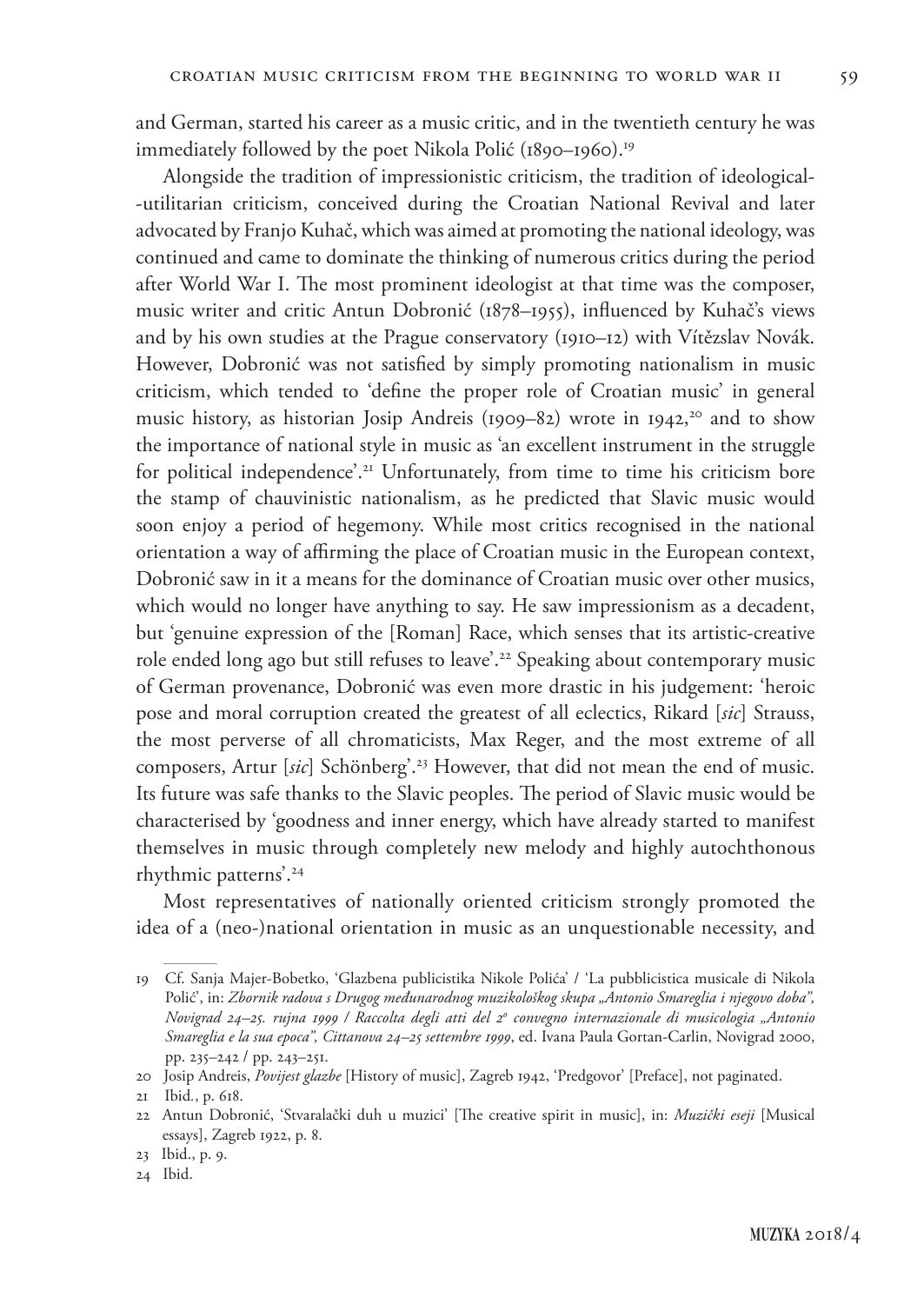they had a strong impact on composers. One very clear example is that of Krsto Odak. Born in 1888, Odak studied composition with Pater Hartmann in Munich and subsequently with Vítězslav Novák in Prague, where he won the grand prix for his Op. 1 in 1922 (*Sonata* for violin and piano). That same year, his outstanding chorus *Radosna noć u gradu* [A joyful night in the town], composed to expressionist verse by Antun Branko Šimić (1898–1925), was performed for the first time, also in Prague. This *a cappella* chorus for male voices is characterised by very innovative harmonies, showing Odak's tendency toward the new music of the twentieth century. But when he came to Zagreb in 1922 (where he stayed until his death, in 1965), Odak faced the music critics, who emphasised his outstanding professional abilities, but were almost unanimous in pointing out his lack of interest in the national idiom, which was seen as a serious failure. For example, one of the most prominent music critics, and a very popular composer of the time, Lujo Šafranek-Kavić (1882–1940), wrote that Odak was a talented and technically skilled composer but emphasised the following: 'For the artistic value of his works it is irrelevant, but for the nation in general it would be better if he turned toward national music, which could be considerably enriched by his strong talent'.<sup>25</sup> Another composer and critic, Kazimir Krenedić (1896–1956), did not hesitate to argue: 'It is only bad that Mr Odak negates folklore'.26 Zlatko Grgošević (1900–78), who was also a well-known composer and critic, concluded: 'Mr Odak possesses composition technique that is learned German (not our own), but for all his technique he creates works which lag behind the music of the West'.<sup>27</sup> So what did Odak do? His response was, it seems to me, an almost apologetic glorification of folklore in his opera *Dorica pleše* [Dorica dances], of 1934, composed exclusively from folk tunes and texts from the Croatian region of Međimurje. As was later pointed out in music historiography, this concept limited Odak's creative freedom and set him a problem 'that is almost impossible to solve: that of combining scenes of dramatic tension and intensity with folk tunes which lack dramatic quality altogether, or at best possess it to an extent which is totally inadequate'.<sup>28</sup>

Another example should be mentioned here. Even earlier, in 1916, the pianist, composer and music writer Dragan Plamenac (1895–1983) set to music verse by Charles Baudelaire, provoking a strong reaction from critics, for whom his music was simply not national (based on a folk idiom) on one hand and (like Odak's) too modern on the other. That extremely negative criticism might have prompted

<sup>25</sup> Lujo Šafranek-Kavić, 'Iz glazbenog svijeta. Krsto Odak. Kompozicijono veče 5. III' [From the musical world. Krsto Odak. A composer's soirée, 5 March], *Obzor* 67 (1926) no. 65, p. 4.

<sup>26</sup> Kazimir Krenedić, 'Odak-Štolcer (XIX. intimno veče)' [Odak-Štolcer (the 19th intimate evening)], *Riječ* 5 [6!] (1924) no. 40, p. 4.

<sup>27</sup> Zlatko Grgošević, 'Kompozicijsko veče Krsta Odaka' [An evening with the music of Krsto Odak], *Slobodna tribuna* 6 (1926) no. 651, p. 7.

<sup>28</sup> Josip Andreis, *Music in Croatia*, Zagreb 1974, p. 269.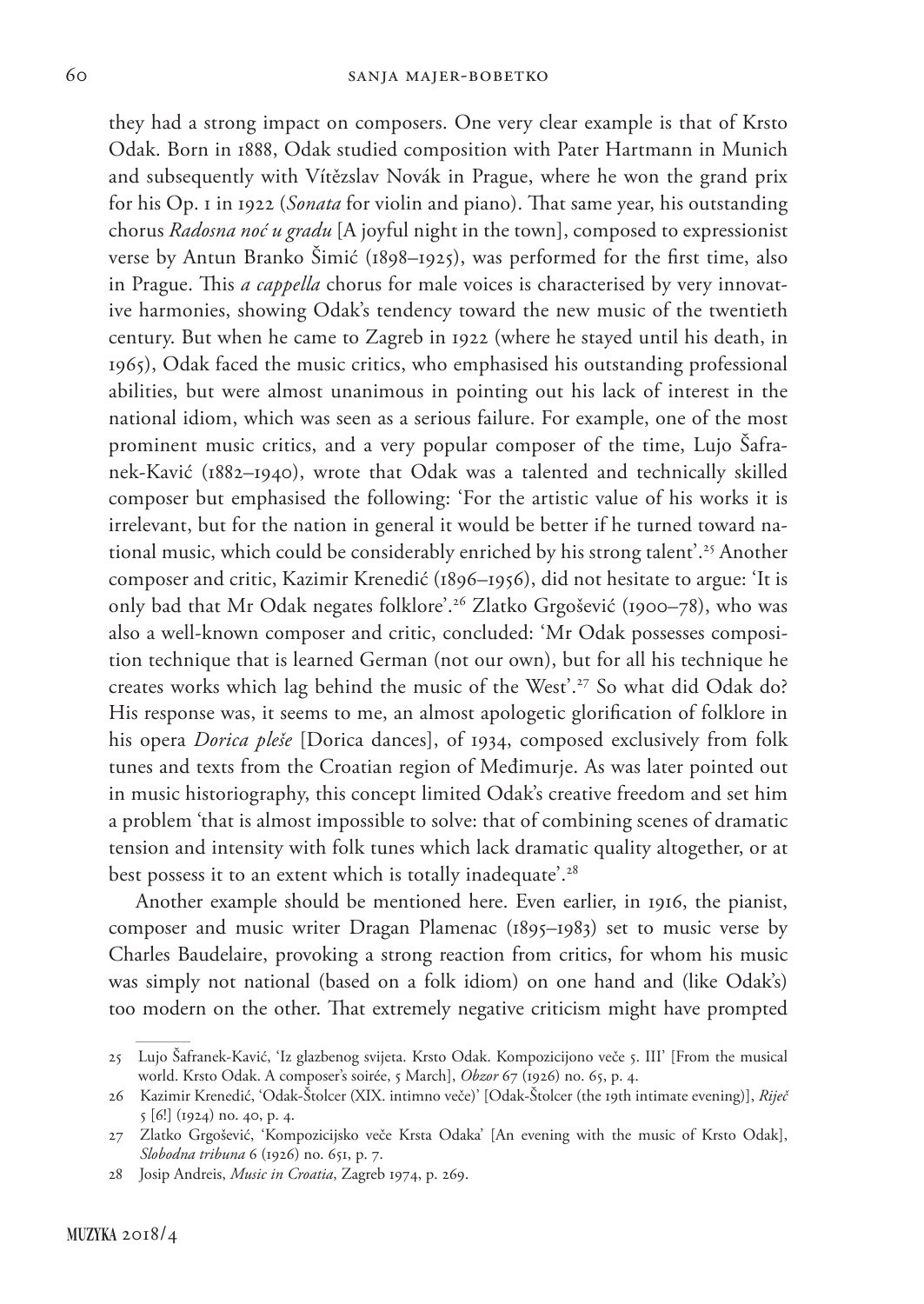Plamenac to turn to scholarship, where he is regarded as the founder of modern Croatian musicology.29 In 1939, he emigrated to the US.

In the late 1920s and 1930s, Marxist criticism emerged. The first in Croatia to speak of music from a Marxist standpoint was the musicologist and composer Pavao Markovac (1903–41), who studied musicology with Guido Adler and composition with Hans Gál (1921–26) in Vienna, gaining a PhD in musicology. Markovac's approach to the study of music and music history is an integral one, in accordance with his Marxist views: sociological, aesthetic, historical and psychological, with the emphasis on the first of these four aspects. He considered music to be a means of ideological struggle and dealt with art in terms of 'a mirror of reality'. At the same time, he believed that art helped to forge a new kind of reality. In addition, he claimed that music, like all other cultural activity, could be related to social classes, and he showed particular interest in the middle class and its rise and fall in relation to music. As a means of ideological struggle, music was utilitarian in nature. In other words, utilitarianism was an essential criterion of the evaluation of an artistic work. Nevertheless, Markovac did realise the necessity of other, 'pure' artistic criteria, on the basis of which a work of art could be assigned objective artistic value for all epochs, although he himself did not provide any such criteria. He was aware of the specific character of art, and whilst insisting on the close relationship between music and society he did not neglect the internal principles of music. For him, the only way to develop a sense of real artistic values was to learn those principles. Markovac assigned special roles in this development to musicology, tasked with facilitating dialectic insight into all the developmental processes in the history of music, and to music criticism based on a thorough knowledge of music. So he avoided the vulgar model of the 'proletkult', which negated the cultural heritage of the past. Although it seems at times that Markovac tends towards sociologism and vulgar economism, a more careful study of his writings reveals that he was aware of the special character of the artistic world. Insisting on the social conditioning of artistic developments, he did not neglect their inner laws. Finally, he was also interested in nationalism in music. For him, nationalism in the music of the nineteenth and early twentieth centuries, which he named 'Romantic nationalism', meant nothing more than the repeated exposure of middle-class ideology, which saw country life and folk music as merely decorative elements without any contact with real life. But nationalism was also acceptable and even desirable when it followed Markovac's basic demand that art be

<sup>29</sup> Plamenac studied composition with Schreker in Vienna (1912) and Vítězslav Novák in Prague (1919), and musicology with Pirro at the Sorbonne and with Adler in Vienna, where he gained his PhD in 1925. On Plamenac see Koraljka Kos, 'In memoriam. Dragan Plamenac', *Arti musices* 14 (1983) no. 1, pp. 3–4; eadem, 'Dragan Plamenac – istraživač i objavljivač rane glazbe' [Dragan Plamenac: Researcher and editor of early music], *Arti musices* 17 (1986) no. 2, pp. 159–173; Dragan Plamenac, *Glazba 16. i 17. stoljeća u Dalmaciji. Osam studija* [Music of the sixteenth and seventeenth centuries in Dalmatia. Eight studies], ed. Ennio Stipčević, Split–Zagreb 1998.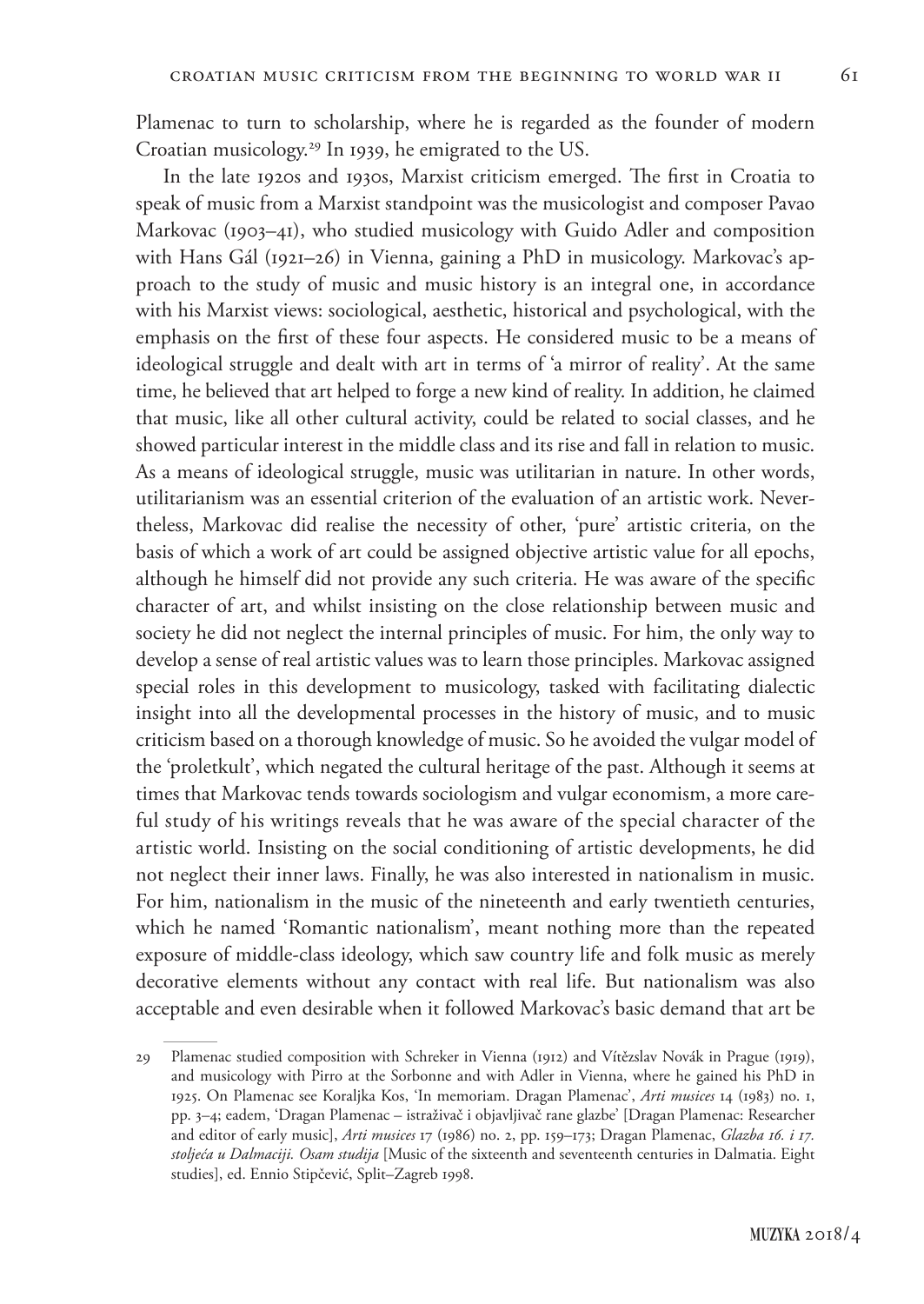realistic, which meant that rustic life should not be idealised. In that context, neither Odak's *Dorica pleše* nor Gotovac's masterpiece *Ero s onoga svijeta* [Ero the joker], from 1935, which was based on a folk tale and the South Slavic folk music idiom and, as 'a true folk opera [...] pulsates with the life of a genuine theatrical work',<sup>30</sup> satisfied Markovac's criterion of realism. According to Markovac, they 'solved only the artistic but not the conceptual side'31 of the operas, which were simply not realistic. 'In short, we would finally like to feel the sharp, but convincing, shocking breath of reality on the stage'.<sup>32</sup> Mussorgsky was the first and the only representative of such 'realistic nationalism' in music, just as Markovac was the first and the only Croatian music critic of the inter-war period to speak about music exclusively from Marxist standpoints. But unlike his Croatian contemporaries, who promoted national ideology, he had no significant impact on music at that time.<sup>33</sup>

At the end of the period in question, the composer Milo Cipra (1906–85) focused his interest on immanent artistic values, shunning any ideological utilitarianism, insisting on the highest artistic criteria and anticipating phenomenological criticism in music. He based his criticism on the philosophical and aesthetic background of German classical philosophy and on romantic interpretations of music. Cipra was a critic with a strong personality, rich intellectual potential and outstanding literary qualities. His articles reveal an author with a refined critical style, based on the positive stylistic achievements of impressionist criticism, making him a unique exception in the field of Croatian music criticism between the two world wars.<sup>34</sup>

We should consider the profile of the music critics of those times. Unlike the very common European practice of the nineteenth century, Croatian composers, as far as we know, avoided music criticism, which was written mainly by writers, poets, music teachers, etc. As a substantial part of the criticism was anonymous, however, some of it could have been written by composers. The musical education of nineteenth- -century Croatian music critics is in most cases completely unknown. As already pointed out, only Franjo Kuhač and Vjenceslav Novak had professional higher musical education. That could explain why Croatian music criticism in German – as Snježana Miklaušić-Ćeran and Lovro Županović concluded – was in general more professional and written with greater skill than criticism written in Croatian during

<sup>30</sup> J. Andreis, *Music in Croatia,* op. cit., p. 295.

<sup>31</sup> Pavao Markovac, ʻJakov Gotovac: "Ero s onoga svijeta". Komična opera u tri čina, riječi Milana Begovića' [Jakov Gotovac: *Ero the Joker*. A comic opera in three acts, with words by Milan Begović], *Književnik* 9 (1936) no. 1, pp. 46–47.

<sup>32</sup> Ibid., p. 46.

<sup>33</sup> On Markovac see Andrija Tomašek, *Pavao Markovac. Čovjek i djelo* [Pavao Markovac. The man and his work], Zagreb 1983; Sanja Majer-Bobetko, *Glazbena kritika na hrvatskom jeziku između dvaju svjetskih ratova* [Music criticism in Croatian between the two world wars], Zagreb 1994, pp. 48–63.

<sup>34</sup> Cf. S. Majer–Bobetko, *Glazbena kritika*, op. cit., pp. 73–79.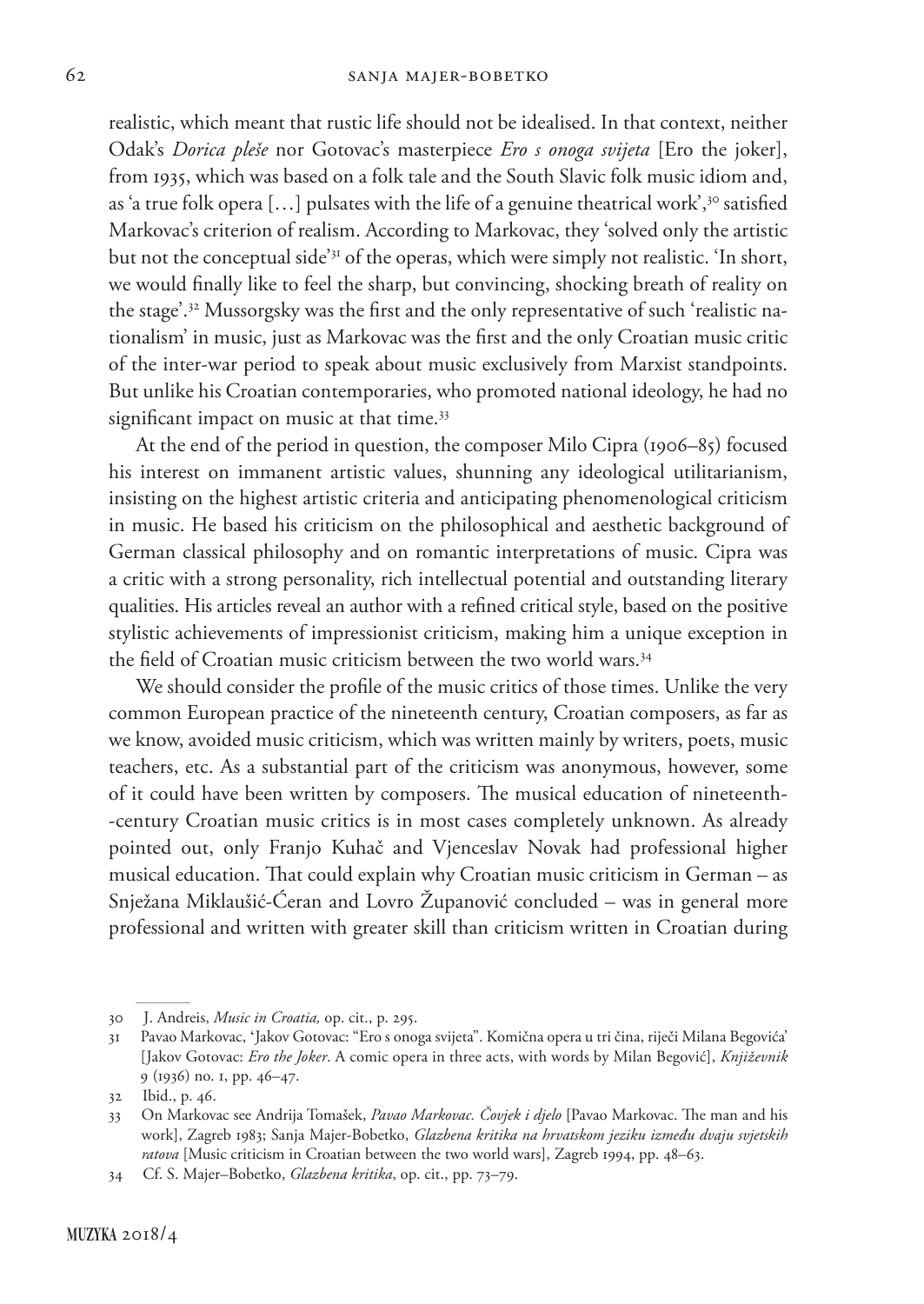the nineteenth century, especially the first half of that century.<sup>35</sup> From the  $187$ os onwards, that situation gradually changed, first with Franjo Kuhač and Vjenceslav Novak in a professional sense, and finally with Antun Gustav Matoš, who brought impressionist music criticism into the Croatian musical and culturological space. As we have seen, the professionalisation of Croatian music criticism intensified during the twentieth century, and the art of music criticism, besides writers, poets, etc., began to attract both composers and musicologists.

In conclusion, it may be said that no matter who the critics of the period under consideration were, they tried – sometimes successfully – to meet professional artistic criteria, but were not immune to ideologies. From the beginning of the nineteenth century to World War II, Croatian music criticism, at least that written in Croatian, was to a large extent closely connected with national ideology, promoting the idea of music as a means of national affirmation. Like the less influential, but also ideologically oriented, Marxist criticism, it often involved a marked tendency towards criticism 'from above'; that is, normative criticism, which, in addition to discussing music, seeks to prescribe artistic principles.

## między muzyką a ideologią: chorwacka krytyka muzyczna od jej początków do ii wojny światowej

Ziemie chorwackie były obiektem agresywnej polityki austriackiej, węgierskiej i włoskiej do I wojny światowej, a w niektórych regionach nawet dłużej, stąd też językiem lokalnej krytyki muzycznej był zarówno chorwacki, jak i niemiecki i włoski. Zgodnie z obecnym stanem wiedzy, historia chorwackiej krytyki muzycznej rozpoczęła się w 1826 r., kiedy w piśmie literacko-rozrywkowym *Luna* anonimowy autor opublikował tekst w języku niemieckim.

Forum krytyki muzycznej w języku chorwackim stała się w 1835 r. *Danica horvatska, slavonska i dalmatinska* – dodatek literacki do pisma *Novine Horvatzke*, które oficjalnie rozpoczęło propagowanie chorwackiego odrodzenia narodowego, uruchamiając proces tworzenia narodu chorwackiego we współczesnym sensie tego słowa. Publikowanych na łamach *Danicy* artykułów nie można jednak uznać za krytykę muzyczną, przynajmniej nie w obecnym rozumieniu, ponieważ nigdy nie przekraczały one granic zwykłych sprawozdań prasowych.

Za pierwszy poważny tekst krytycznomuzyczny w języku chorwackim powszechnie uważa się obszerną recenzję poety Stanka Vraza (1810–51) z wystawienia pierwszej chorwackiej opery narodowej Vatroslava Lisinskiego (1819–54) pt. *Ljubav i zloba* (Miłość i złośliwość) z 1846 roku. Wypowiedź ta, w której podkreślono dwa aspekty dzieła – narodowy i artystyczny – stała się, jeśli chodzi o przyjęte kryteria oceny, wzorem dla większości dziewiętnastowiecznej i późniejszej chorwackiej krytyki muzycznej. Te wyżej wymienione dwa

<sup>35</sup> Cf. S. Miklaušić-Ćeran, *Odrazi koncertnoga života Zagreba*, op. cit., p. 267; L. Županović, op. cit., p. 118.